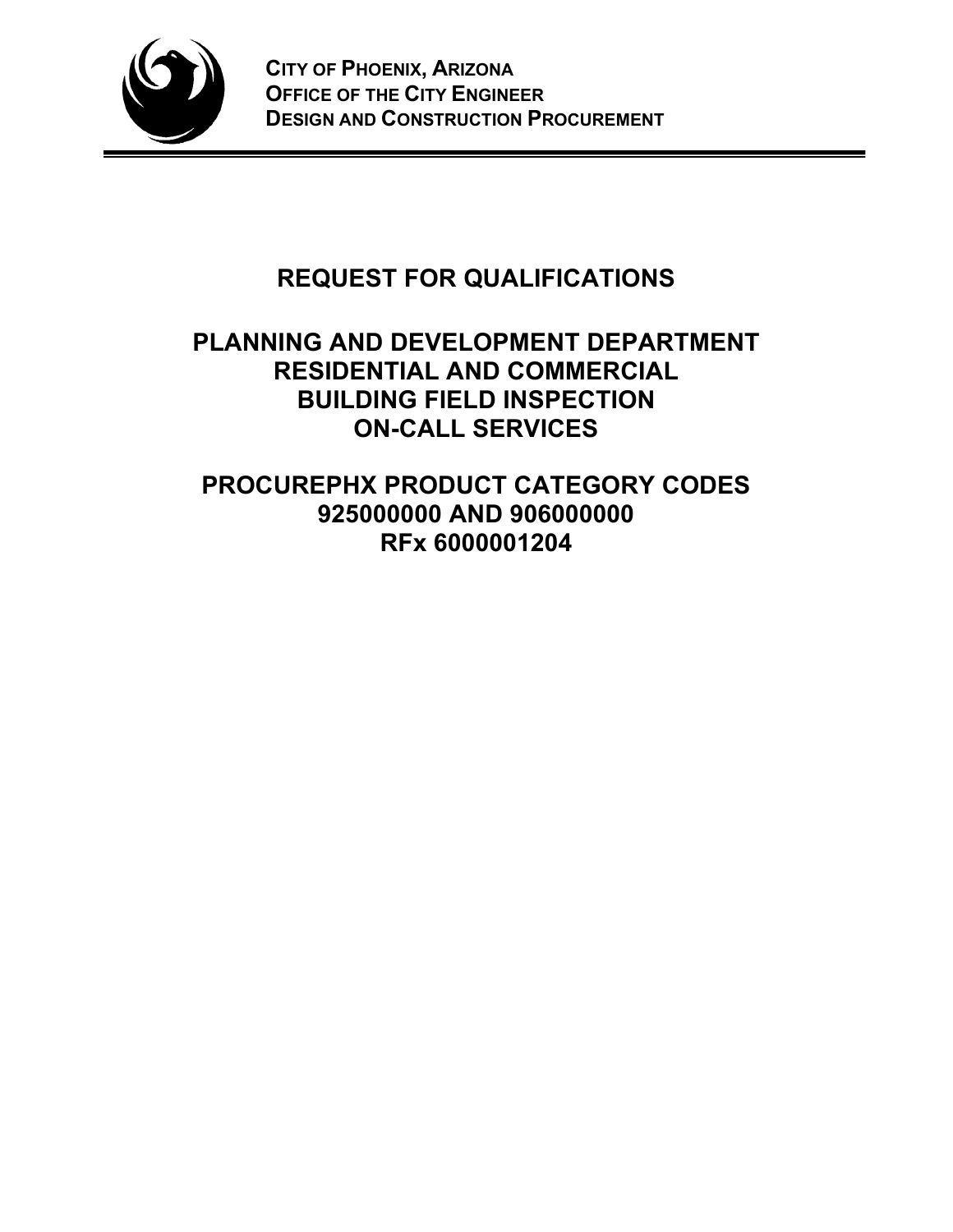## REQUEST FOR QUALIFICATIONS

The City of Phoenix is seeking up to twelve qualified consulting firms to provide Residential and Commercial Building Field Inspection On-Call Services for the Planning and Development Department from May 1, 2022 through April 30, 2024.

#### **SECTION I – SCOPE OF WORK**

The firms will be responsible for providing services including, but not limited to, field inspections of new construction, alterations, and repairs submitted by commercial and residential property owners for compliance with the Phoenix Building Construction Code and Fire Codes. Interested firms must have experience conducting inspections for new construction, alterations, or repairs in local jurisdictions. Conducting inspections for residential projects require the inspector to have an IRC background in all inspection disciplines. Commercial projects require inspectors to have individual code discipline background for the code discipline they will be inspecting. The consultant will provide vehicles, fuel, code books, laptop/tablet, cellular phones and personal protection equipment for the field inspections team. Cell phones and laptop/tablet must have full field internet connectivity. Inspections must be entered in real time during the workday and consultant must provide technical support for their equipment.

Categories of work include:

#### Residential **Commercial**

- Building including Structural Building including Structural
- Plumbing / Mechanical Plumbing / Mechanical
- Electrical Electrical
- 
- 
- Energy  **Energy**

Required insurance coverage includes General Liability and Professional Liability/Errors and Omissions of not less than \$1,000,000 per claim and an annual aggregate of \$2,000,000; statutory workers' compensation insurance and automobile insurance is required.

Firms must provide a single point of contact person to coordinate the inspection process between the City of Phoenix and the consultant. The fee for these project/permit specific assignments will not exceed 75% of the prevailing plan review fee as authorized by the Phoenix City Code, Appendix A.2.

Licenses and Certifications shall meet the requirements of the City of Phoenix and the State of Arizona. No out of state travel will be paid.

The service contract contains a Conflict-of-Interest clause prohibiting the consultant from engaging in the review of any plans which have been prepared by the consultant or any member of the consultant's firm for design services for residential and commercial construction within the City of Phoenix boundaries during the contract term.

#### **SECTION II - PRE-SUBMITTAL MEETING**

A pre-submittal meeting will be held at 10:30 a.m., Phoenix time on Thursday, January 13, 2022, via WebEx. At this meeting, City staff will discuss the scope of work, general project requirements, and respond to questions from the attendees. It is strongly recommended that interested firms attend the presubmittal meeting. Inquiries regarding the project scope outside of this pre-submittal meeting must be directed to the Contracts Specialist.

The pre-submittal meeting will include five additional Planning and Development On-Call Services.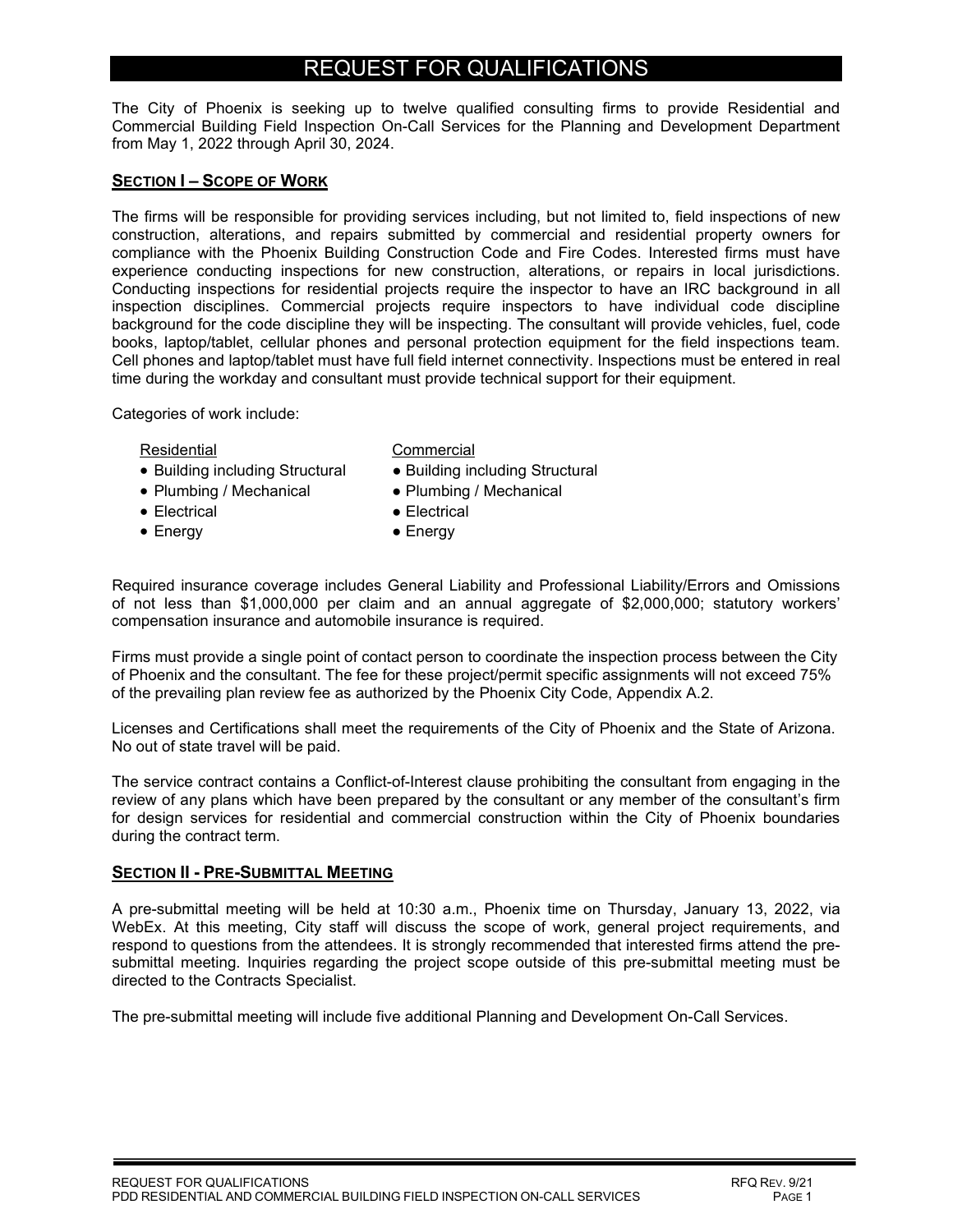### **PRE-SUBMITTAL MEETING WEBEX INFORMATION:**

#### **Join from the meeting link**

https://cityofphoenix.webex.com/cityofphoenix/j.php?MTID=mcc69a8766b3cc9e6854368fa40bf2ab8

#### **Join by meeting number**

Meeting number (access code): 2454 074 2217

#### **Join by phone**

+1-415-655-0001 US Toll

Need help? Go to https://help.webex.com

#### **SECTION III - STATEMENT OF QUALIFICATIONS EVALUATION CRITERIA**

Firms will be selected through a qualifications-based selection process based on the criteria below. Subcriteria are listed in order of importance in relation to project services. *City of Phoenix project experience is not required*.

#### **A. Experience of the Firm (maximum 250 points)**

Describe the experience and qualifications of the firm in performing field inspection services by local jurisdictions for similar projects. Provide at least two comparable projects.

For each project listed, provide:

- 1. Description of the services including scope and project owner
- 2. Role and responsibility of the firm
- 3. Contract service dates and contract value

#### **B. Experience of the Key Personnel Performing the Inspections (maximum 250 points)**

Describe the experience and qualifications of the key personnel expected to be assigned to actively conduct the inspection work. For each key person identified, list their length of time with the firm and at least two comparable projects in which they have played a primary role. If a project selected for a key person is the same as one selected for the firm, provide just the project name and the role of the key person.

For each project listed, provide:

- 1. Description of the services including scope and project owner
- 2. Role of the key person
- 3. Knowledge and experience using current City of Phoenix Construction Codes including Building, Plumbing, Mechanical, Electrical, Energy and Fire codes
- 4. Certification information such as professional licenses and inspection certification and indicate any applicable minimum certifications as detailed in **Exhibit "A"**
- 5. Contracted service dates and contract value

#### **C. Project Management, Approach and Responsiveness (maximum 350 points)**

Understanding and approach to the services, including a discussion of the important considerations in providing the services, and the teams approach to the following:

- 1. Describe proposed procedure for communicating between Planning and Development Department staff, the inspection team, and the customer
- 2. Describe the team's availability and plan to maintain continuity of the proposed services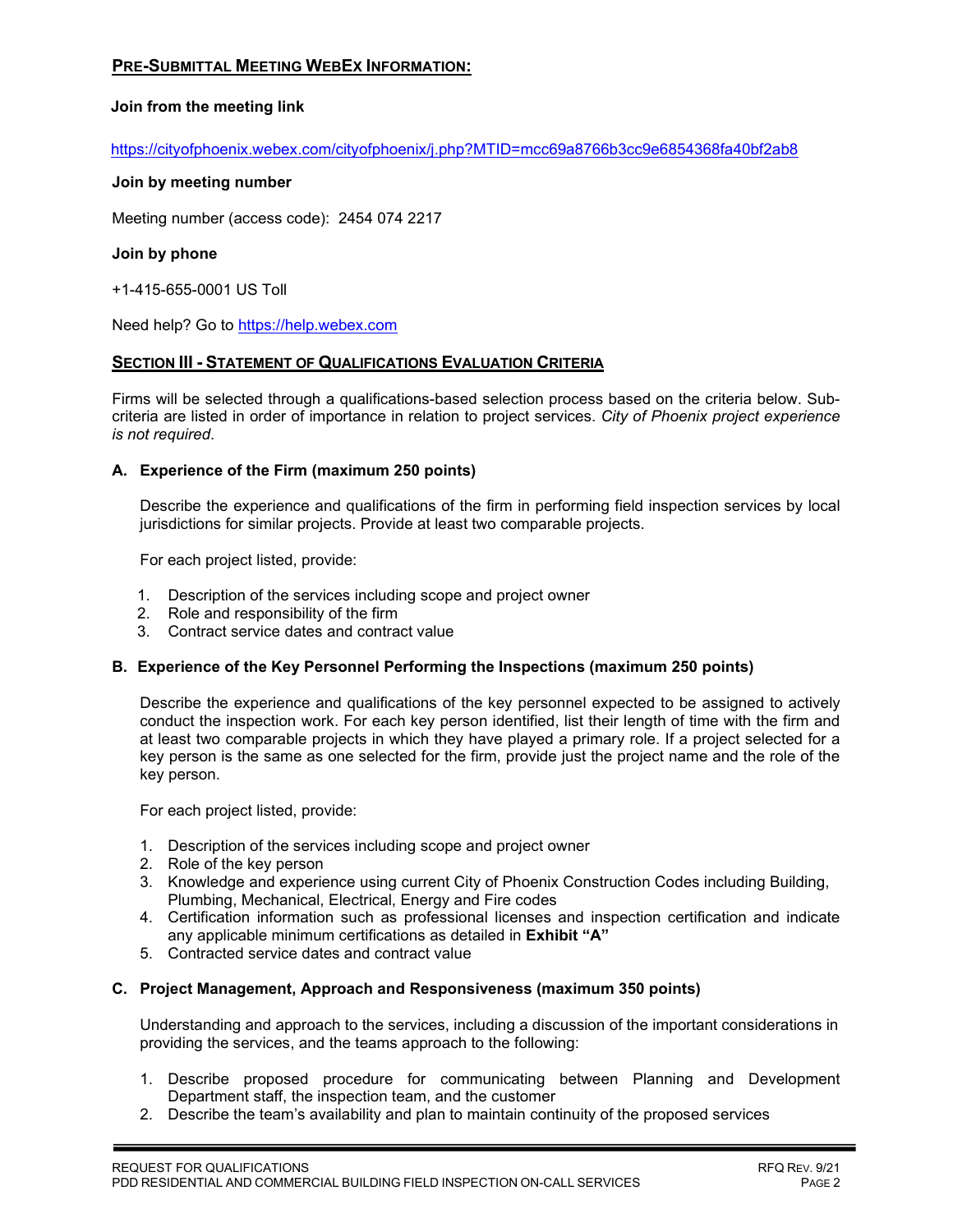- 3. Team's plan for responding to requests for additional qualified staff for short-term needs
- 4. Describe your firm's understanding of the City's need for this project, including important considerations such as project issues and challenges.
- 5. Describe the team's approach to the project, including important considerations such as scope, schedule, and budget.

#### **D. Staffing Information for Key Personnel (maximum 150 points)**

Provide the following:

- 1. Organization chart showing key personnel, current professional licenses or certifications
- 2. Identify how many inspectors will be provided with appropriate certification for each discipline
- 3. Identify the location of the lead firm's principal office and the home office location of key staff on this project.

#### **SECTION IV - SUBMITTAL REQUIREMENTS**

**New Electronic Submittal Process**: Firms interested in this project must submit a Statement of Qualifications (SOQ) electronically through the ProcurePHX online portal.

Submittal requirements are as follows:

 **Vendor Information: All firms must be registered in the City's Vendor Management System prior to submitting a proposal. For new firms, the City will send an email to your firm with a vendor number within two business days of submitting the request. The vendor number should be included on the cover of the SOQ. Information on how to register with the City is available at:**

<https://www.phoenix.gov/financesite/Pages/EProc-help.aspx>

**If your firm is already registered with the City of Phoenix's ProcurePHX system, please visit**  <https://eprocurement.phoenix.gov/irj/portal> **to login and access the electronic solicitation.**

 **The product category codes for this RFQ are 925000000 and 906000000 and the RFx number is 6000001204.**

#### **Submittals:**

- Submittals must be uploaded to the ProcurePhx website by the submittal due date and time.
- Submit only one SOQ electronically, in .PDF format only, addressing all evaluation criteria. No hard copies will be accepted.
- Clearly display the firm name, vendor number, project title, and project number on the cover of the SOQ.
- A maximum of **12 pages** is permitted to address all content in the SOQ submittal *(Maximum page limit includes evaluation criteria and all additional content. It does not include information sheet.)*
- Submit electronically the Statement of Qualifications by **12:00 noon, Phoenix time, on Friday, January 28, 2022.**
- Upload one complete version of the SOQ addressing all the criteria. Upload format is .PDF.
- Page size must meet requirements of  $8\frac{1}{2}$ " x 11"
- Font size must not be less than 10 point
- Content count:
	- $\checkmark$  Each side of a page containing evaluation criteria and additional content will be counted toward the maximum page limit noted above.
	- $\checkmark$  Pages that have project photos, charts and/or graphs will be counted towards the maximum page limit noted above.
	- $\checkmark$  Front and back covers, information sheet, Table of Contents pages, and divider (tab) pages **will NOT** be counted toward the maximum page limit noted above, unless they include evaluation criteria and additional content that could be considered by the selection panel.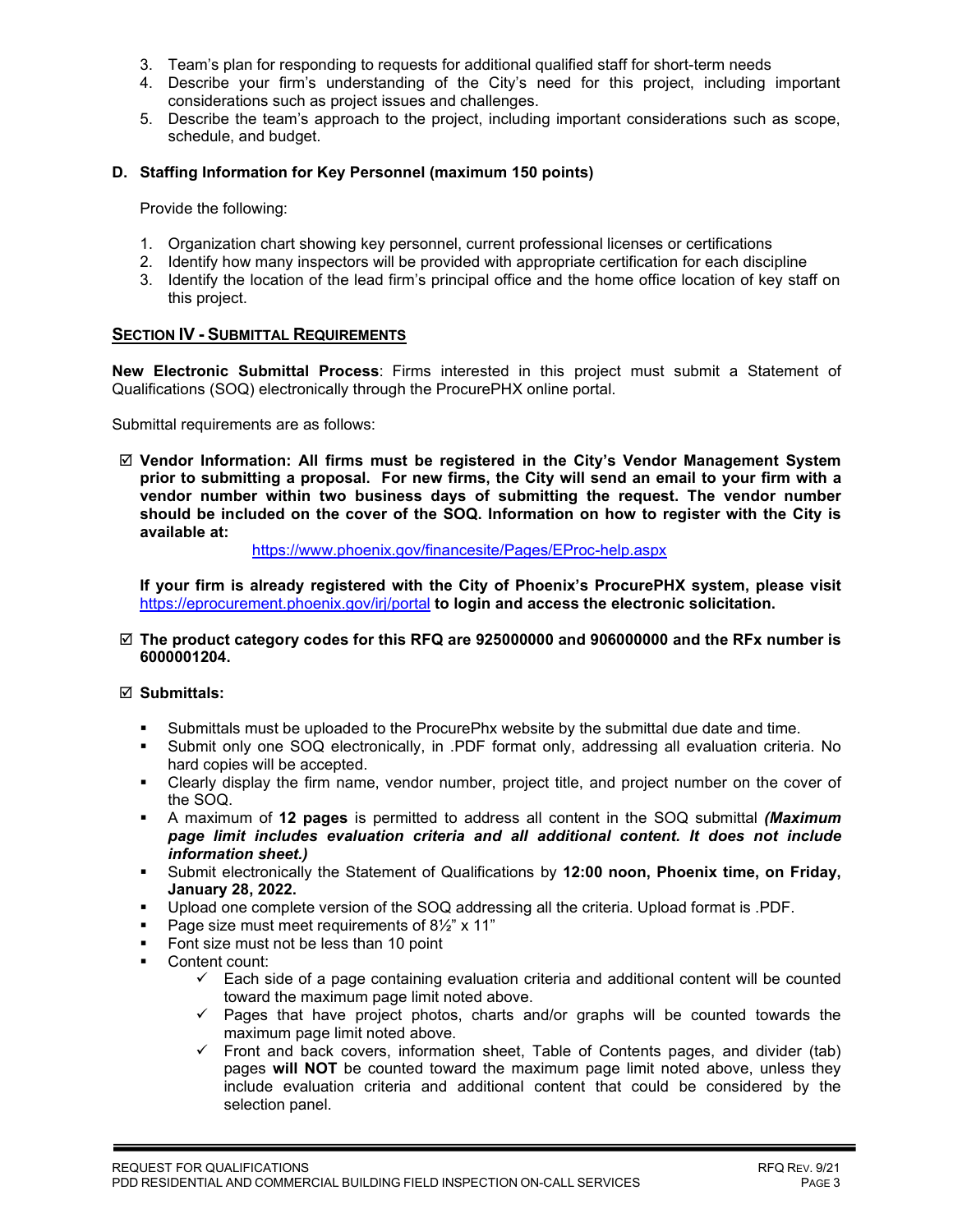- **Information Sheet:** Provide an information sheet that includes project title, project number, RFx number, firm name, address, phone number, vendor number, and the name, title, email address and signature of your contact person for the project. Do not include any additional information.
- **Evaluation Criteria:** Address the SOQ evaluation criteria.
- **Additional Content:** Resumes and other information may be included (*content shall be included within the permitted maximum page limit*).

**Note: All pages exceeding the specified maximum page limit will be removed from the submittal and not considered in evaluating a submitted SOQ.**

### **SECTION V – GROUNDS FOR DISQUALIFICATION**

The following **will be grounds for disqualification,** and will be strictly enforced:

- Failure to submit electronically through the ProcurePHX online portal by the due date and time.
- Violating the "Contact with City Employees" policy contained in this RFQ

### **SECTION VI - SELECTION PROCESS AND SCHEDULE**

Up to twelve firms will be selected through a qualification-based selection process. Interested firms will submit a SOQ. The firms will be selected through a qualifications-based selection process. A selection panel will evaluate each SOQ per the criteria set forth in Section III above.

The City will select firms based on the SOQs received; no formal interviews will be conducted. The City may conduct a due diligence review on the firms receiving the highest evaluation.

The City expects to create a final list of the firms receiving the highest evaluation for this project. The City will enter into negotiations with the selected firms and execute a contract upon completion of negotiation of fees, contract terms, and City Council approval.

The following tentative schedule has been prepared for this project.

| Pre-submittal meeting         | January 13, 2022 |
|-------------------------------|------------------|
| SOQs due                      | January 28, 2022 |
| <b>Selection Notification</b> | Mid-March 2022   |

If the City is unsuccessful in negotiating a contract with the best-qualified firms, the City may then negotiate with the next most qualified firm until a contract is executed, or the City may decide to terminate the selection process. Once a contract is executed with the successful firm, the procurement is complete.

All submitting firms will be notified of selection outcome for this project. The status of a selection on this project will be posted on the City of Phoenix's "Tabulations, Awards, and Recommendations" website:

#### <http://solicitations.phoenix.gov/awards>

The selected Consultant should expect to comply with the Arizona State Statutes Title 34 and City of Phoenix Design and Construction Procurement's contract provisions.

#### **SECTION VII – GENERAL INFORMATION**

**Citywide Capital Improvement Projects.** Consulting and contractor services supporting the City's Capital Improvement Projects are procured under the authority of the City Engineer, currently located within the Street Transportation Department. Design and Construction Procurement coordinates the citywide consulting and construction contracting procurement processes.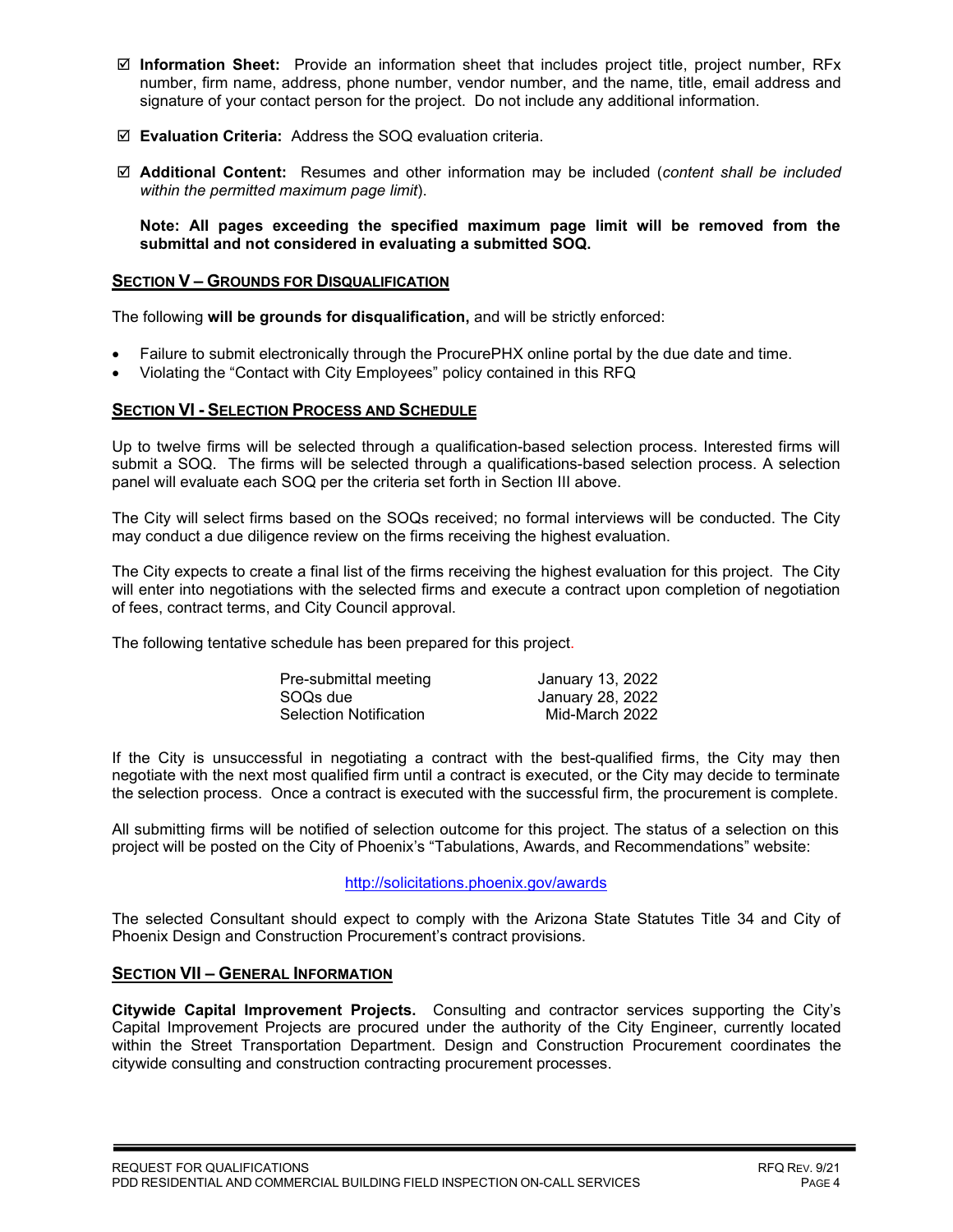**Changes to Request for Qualifications.** *Any changes to this Request for Qualifications (RFQ) will be in the form of a Notification.* The City of Phoenix shall not be held responsible for any oral instructions. Notifications are available on both the Current Opportunities and ProcurePHX webpage.

*It shall be the responsibility of the registered RFQ holder to determine, prior to the submittal of the Statement of Qualifications, if a Notification has been issued***.** Registered RFQ holders may refer to the web page or call the Contracts Specialist (listed below) to ascertain if a Notification has been issued for this project.

**Alternate Format.** For more information or a copy of this publication in an alternate format, contact the Contracts Specialist (listed below) - Voice or TTY 711. Requests will only be honored if made within the first week of the advertising period.

**Release of Project Information.** The City shall provide the release of all public information concerning the project, including selection announcements and contract awards. Those desiring to release information to the public must receive prior written approval from the City.

**City Rights.** The City of Phoenix reserves the right to reject any or all Statements of Qualifications, to waive any informality or irregularity in any Statement of Qualifications received, and to be the sole judge of the merits of the respective Statements of Qualifications received.

**Contact with City Employees.** This policy is intended to create a level playing field for all Proposers, assure that contracts are awarded in public, and protect the integrity of the selection process. **OFFERORS THAT VIOLATE THIS POLICY WILL BE DISQUALIFIED.**

Beginning on the date the RFQ is issued and until the date the contract is awarded or the RFQ withdrawn, all persons or entities that respond to the RFQ, including their authorized employees, agents, representatives, proposed partner(s), subcontractor(s), joint venture(s), member(s), or any of their lobbyists or attorneys (collectively the Proposer), will refrain from any direct or indirect contact with any person (other than the designated Contract Specialist) who may play a part in the selection process, including members of the evaluation panel, the City Manager, Assistant City Manager, Deputy City Managers, Department heads, the Mayor and other members of the Phoenix City Council. As long as the RFQ solicitation is not discussed, Proposers may continue to conduct business with the City and discuss business that is unrelated to this RFQ solicitation with City staff.

Commencing on the date and time a solicitation is published, potential or actual proposers (including their representatives) will only discuss matters associated with the solicitation with the Mayor, any members of City Council, the City Manager, any Deputy City Manager, or any department director directly associated with the solicitation (including in each case their assigned staff, except for the designated procurement officer) at a public meeting, posted under the Arizona Revised Statutes, until the resulting contract(s) are awarded or all offers or responses are rejected and the solicitation is cancelled without any announcement by the procurement officer of the City's intent to reissue the same or a similar solicitation.

Proposers may discuss their proposal or the RFQ solicitation with the Mayor or one or more members of the Phoenix City Council, provided such meetings are scheduled through the Contract Specialist (listed below), conducted in person at 200 W. Washington, Phoenix, Arizona 85003, and are posted as open meetings with the City Clerk at least twenty-four (24) hours prior to the scheduled meetings. The City Clerk will be responsible for posting the meetings. The posted notice shall identify the participants and the subject matter, as well as invite the public to participate.

**Conflict of Interest.** The City reserves the right to disqualify any Proposer on the basis of any real or apparent conflict of interest that is disclosed by the proposal submitted or any other data available to the City. This disqualification is at the sole discretion of the City. Any Proposer submitting a proposal herein waves any right to object now or at any future time, before any body or agency, including but not limited to, the City Council of the City of Phoenix or any court.

**Protest Procedures.** Firms responding to disqualification or a procurement outcome are referred to the Code of the City of Phoenix Chapter 2, Article XII, Section 2-187 to 2-190.4, which governs protest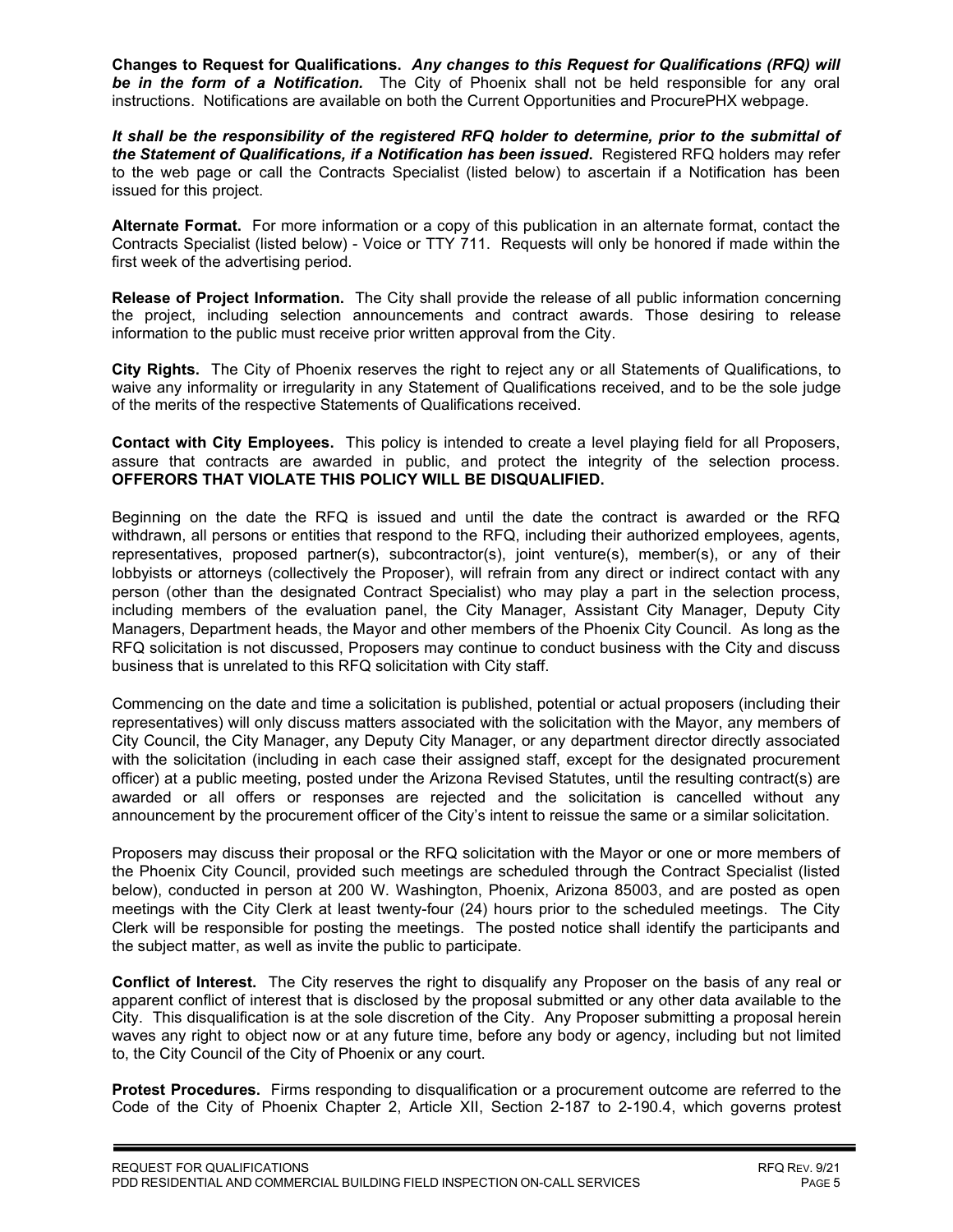procedures utilized throughout the selection process. The procedures may be reviewed through the City of Phoenix website at:

<http://www.codepublishing.com/az/phoenix/>

A copy of the Protest Policy is also available online at:

<https://www.phoenix.gov/streets/procurement-opportunities>

**Questions -** Questions pertaining to this selection process or contract issues should be directed to the Contracts Specialist, Annette Perez at (602) 534-1423 or email annette.perez@phoenix.gov.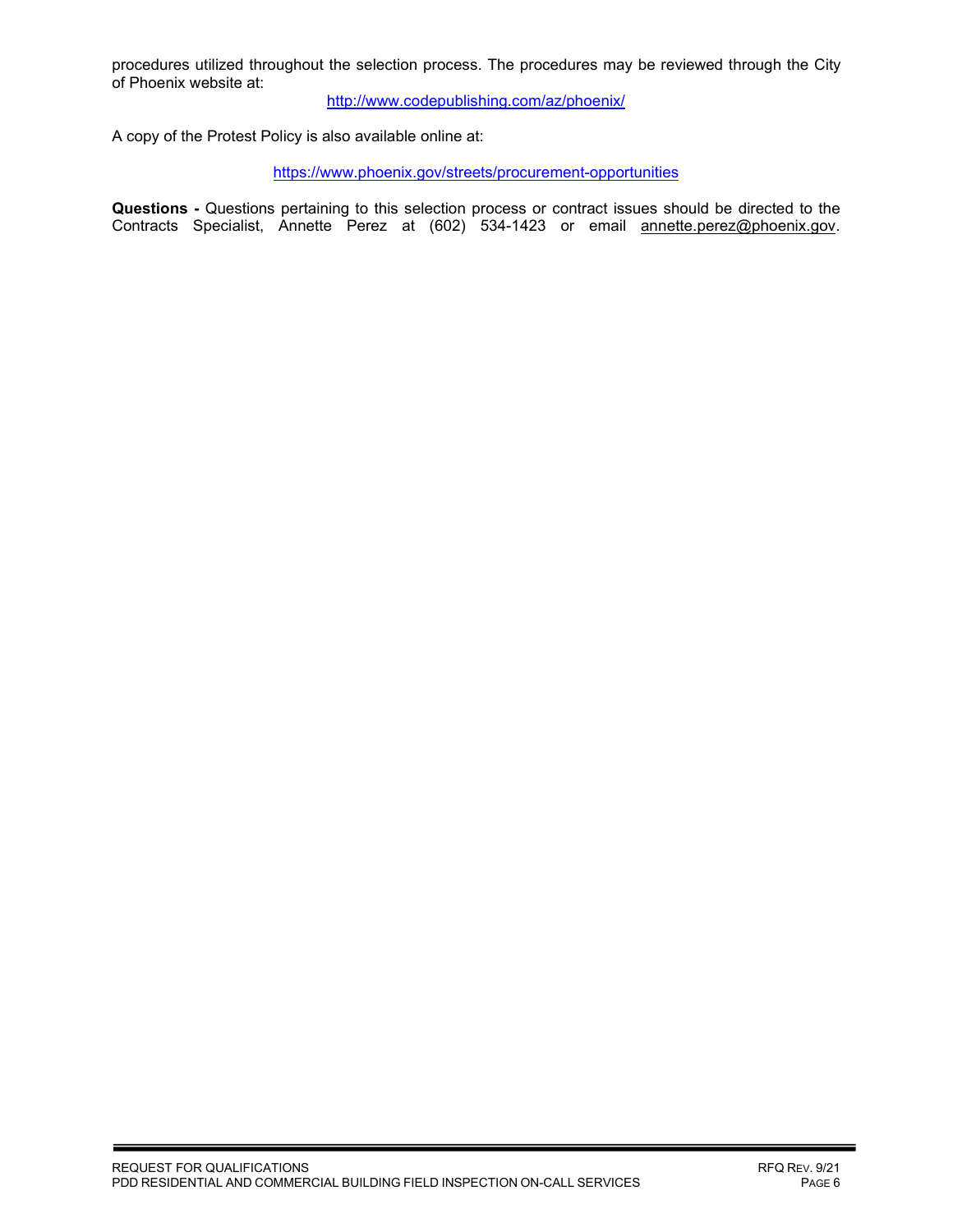## **EXHIBIT A**

## **CERTIFICATION REQUIREMENTS**

| <b>REVIEW TYPE</b>                           | <b>REQUIRED CERTIFICATIONS</b>                                                                                                                                                                                                                                                                                                                                                                                                           |
|----------------------------------------------|------------------------------------------------------------------------------------------------------------------------------------------------------------------------------------------------------------------------------------------------------------------------------------------------------------------------------------------------------------------------------------------------------------------------------------------|
| <b>Contract Electrical</b><br>Inspector      | IAEI Electrical Inspector, General OR ICC Commercial Electrical<br>Inspector                                                                                                                                                                                                                                                                                                                                                             |
| Contract<br>Plumbing/Mechanical<br>Inspector | <b>Plumbing</b><br><b>IAPMO Plumbing Inspector</b><br><b>OR</b><br><b>ICC Commercial Plumbing Inspector</b><br><b>Mechanical</b><br><b>IAPMO Mechanical Inspector</b><br>$\mathbf{r}$<br><b>OR</b><br><b>ICC Commercial Mechanical Inspector</b><br>*For Backflow Inspector, must ALSO obtain:<br><b>Backflow General Tester</b>                                                                                                         |
| <b>Contract General</b><br>Inspector         | TWO of the five certifications OR obtain a ICC Residential<br><b>Combination Inspector Certification:</b><br><b>ICC Residential Building Inspector</b><br>ICC Residential Electrical Inspector OR IAEI Electrical<br>٠<br>Inspector, One- and Two-Family Dwelling<br><b>ICC Residential Mechanical Inspector</b><br>ICC Residential Energy Inspector/Plans Examiner<br>IAPMO Plumbing Inspector OR ICC Residential Plumbing<br>Inspector |
| <b>Contract Structural</b><br>Inspector      | <b>TWO</b> certifications:<br>ICC Accessibility Inspector/Plans Examiner<br><b>AND</b><br><b>ICC Commercial Building Inspector</b>                                                                                                                                                                                                                                                                                                       |